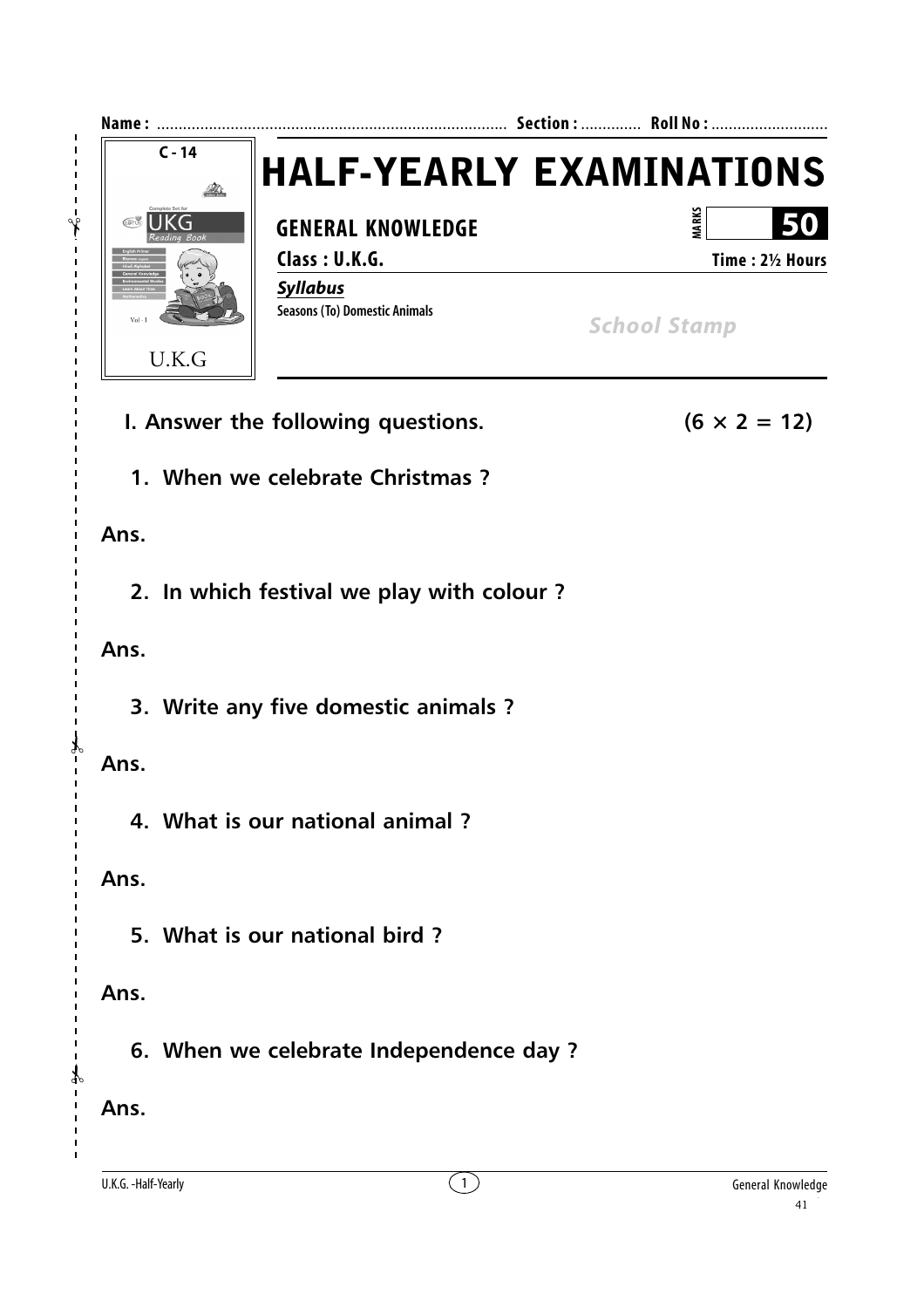| II. Write the missing letters.                 |                                            | $(10 \times 1 = 10)$    |
|------------------------------------------------|--------------------------------------------|-------------------------|
|                                                | 1. $h$   i 2. fest _ v _ l 3. cr _ c _ ers |                         |
|                                                | 4. sp __ rt 5. R __ mz __ n 6. sh __ p     |                         |
|                                                | 7. rai _ w _ y 8. c _ r 9. t _ o           |                         |
| 10. $I_1$ e<br>III. Write the mis-spelt words. |                                            | $(10 \times 1 = 10)$    |
|                                                |                                            |                         |
|                                                |                                            |                         |
|                                                |                                            |                         |
| 10. cach _________                             |                                            |                         |
| <b>IV. Matching</b>                            |                                            | $(10 \times 1 = 10)$    |
|                                                | $\mathbf{A}$                               |                         |
| 1.                                             | Flag                                       |                         |
| 2.                                             | Gift                                       |                         |
| 3.                                             | Cracker                                    |                         |
| 4.                                             | Rakhi                                      |                         |
| 5.                                             | Santaclaus                                 |                         |
| U.K.G. -Half-Yearly                            | $\overline{2}$                             | General Knowledge<br>42 |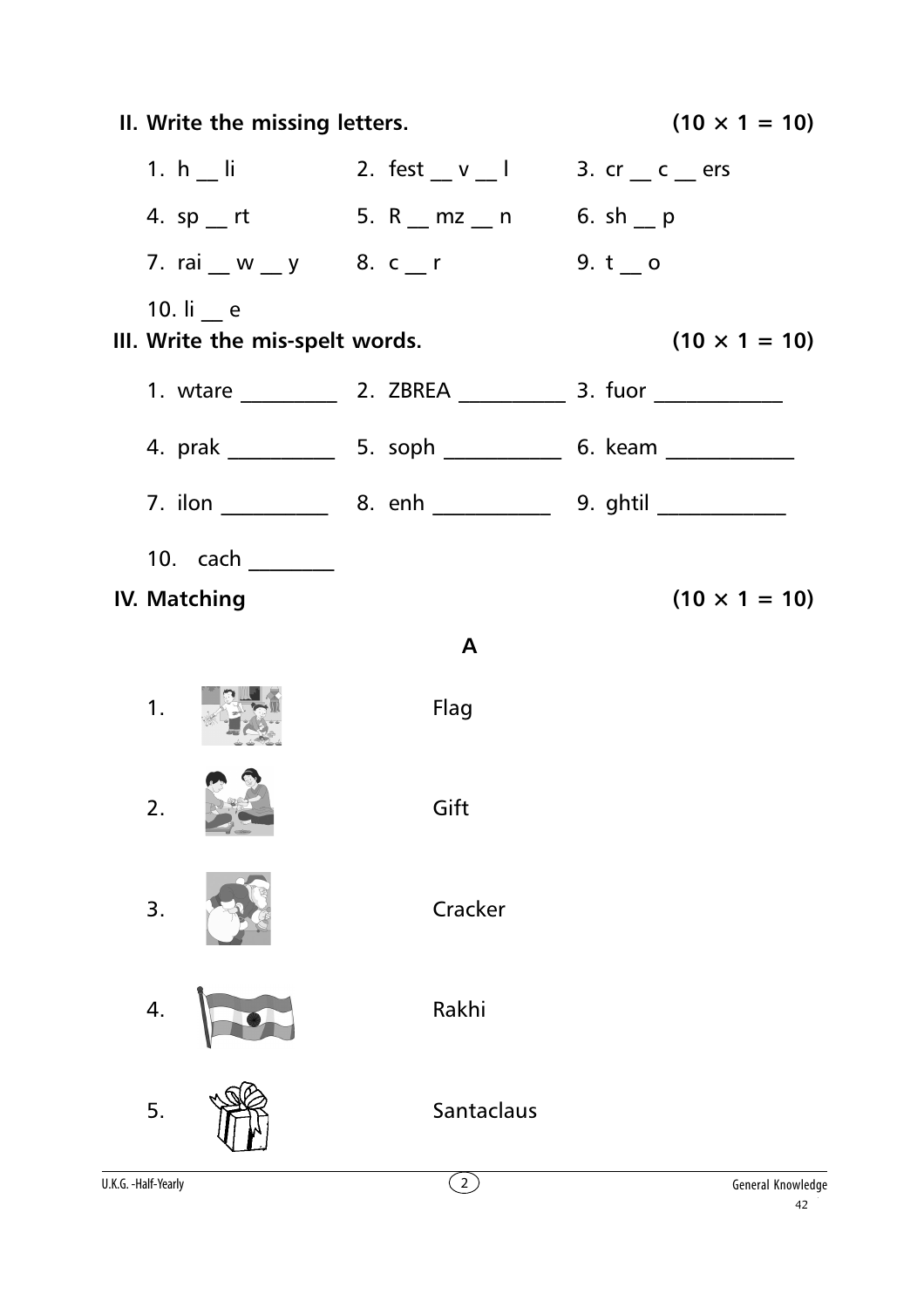